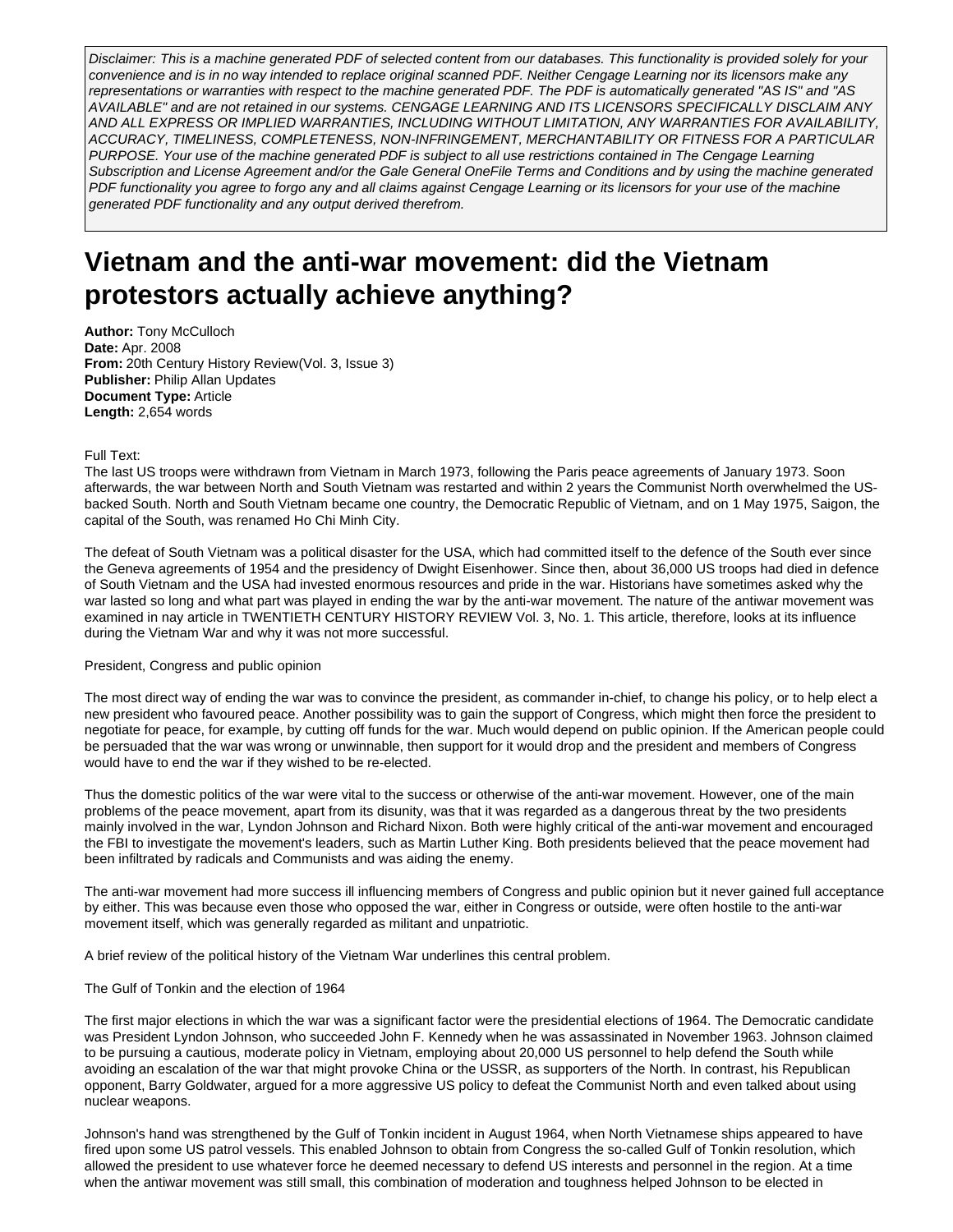November 1964 by a huge margin over Goldwater, who was seen as an extremist by many voters.

However, during the course of" 1965, Johnson increased US involvement and by the end of 1967, there were about 500,000 American troops in Vietnam. This led to the growth of the anti-war movement and to events such as the March on the Pentagon in October 1967. It also led to figures like Martin Luther King speaking out against the war, notably in his famous Riverside Church address in April 1967. There were also members of Congress--mainly liberal Democrats within Johnson's own part),--who were becoming increasingly concerned about the war, the high rate of US casualties and the way that it had taken over Johnson's presidency and diverted him from the reforms of his Great Society programme.

# Robert Kennedy and the 1968 election

1968 was a presidential election year and it was clear that the war in Vietnam would be a major issue. Public opinion was beginning to turn against US involvement and opinion polls showed that Johnson's conduct of the war was unpopular, both with those who wanted an early peace and those who wanted the war to bc fought more vigorously. At the end of 1967, Senator Eugene McCarthy announced that he would run for president against his own party leader, Johnson. He attracted little support at first except from students and other young activists in the anti-war movement. Then, at the end of January, North Vietnam and the Vietcong launched their Tet Offensive in South Vietnam. The offensive failed to lead to the downfall of South Vietnam but it suggested that the end of the war was further away than ever.

Largely as a result of Tet, the Democratic primary election in New Hampshire became a vote on Johnson's conduct of the war and he was able to defeat McCarthy only by a narrow margin. Senator Robert Kennedy, the younger brother of the assassinated president, then entered the Democratic election race. Unlike McCarthy, Kennedy held a wide appeal among the groups that had supported his brother. At the end of March, Johnson went on television and announced that he was actively pursuing peace in Vietnam and would not seek re-election as president. Peace talks began in Paris soon afterwards.

The anti-war movement now had two major candidates who could be supported for the presidency. McCarthy entered the race first and retained the loyalty of many peace activists. But Kennedy's charismatic style, in contrast to that of the pedestrian McCarthy, and the wide appeal of the Kennedy name, meant that he was able to defeat McCarthy in most of the primaries in the spring of 1968. The decisive primary took place in June in the key state of California, when Kennedy narrowly defeated his opponent. However, a few seconds alter his victory speech, Robert Kennedy was gunned down as he made his way through the Ambassador Hotel in Los Angeles.

## The Chicago Convention, 1968

The assassination of Robert Kennedy was a disaster for the anti-war movement, even greater than the killing of Martin Luther King 2 months earlier. It removed the anti-war candidate with the best chance of winning the 1968 presidential election. Instead, anti-war campaigners were left with either McCarthy--who had lost much of his appeal in comparison with Kennedy--or Hubert Humphrey, a liberal Democrat but one who was, as Johnson's vice president, closely associated with the unpopular president.

Determined to make their voices heard, many opponents of the war decided to go to Chicago, where the Democratic Convention to select the party's presidential candidate was taking place. The ensuing battle on the streets of Chicago between anti-war protestors and the police severely damaged the image of the anti-war movement as a whole and also made the Democratic Party look divided and unfit to govern. As a result, the Republican candidate, Richard Nixon, won the presidential election with a clear majority. Eugene McCarthy came in fourth, far behind even the pro-war candidate, George Wallace.

# Richard Nixon and the election of 1972

Nixon, as president, moved cautiously to implement his goal of 'peace with honour' and it was not until November 1969 that he announced his policy of 'Vietnamisation', whereby US troops would be withdrawn from the war gradually and replaced by US-trained South Vietnamese troops. The slow progress towards peace under Nixon revived the anti-war movement especially when, in April 1970, he widened the war by ordering US troops into neighbouring Cambodia. The shooting of four students at Kent State University added to public disquiet about the war and soon afterwards, Congress repealed the Gulf of Tonkin resolution.

By 1971, Congress was becoming increasingly concerned about the war and Nixon's conduct of it. The publication of the Pentagon papers revealed the secrecy and dishonesty of presidential policy in Vietnam. In the Senate, the chairman of the Foreign Relations Committee, William Fulbright, held public hearings about the war which included testimony by John Kerry, a leading member of the Vietnam Veterans Against the War (VVAW). The anti-war movement was at last making an impact on Congress, where opposition to the war was growing.

It appeared that Nixon would find re-election difficult unless more progress could be made in the Paris peace negotiations. But the number of US troops in Vietnam was being steadily reduced and the policy of detente with the USSR and China seemed to be succeeding. In 1972, Nixon made state visits to both Beijing and Moscow, which put pressure on North Vietnam to reach an agreement in Paris. Shortly before the presidential election, Nixon's secretary of state, Henry Kissinger, announced that 'peace was at hand'. In November, Nixon easily defeated his Democratic opponent, the anti-war Senator George McGovern.

# The end of the war, 1975

Peace accords between the USA, South Vietnam and North Vietnam were finally signed in Paris in January 1973 and the last US troops were withdrawn. Nixon had assured the South privately that the USA would intervene if the North threatened its existence. But Nixon's authority was badly undermined by the Watergate scandal, which led to his resignation in August 1974. Nixon, and his successor, Gerald Ford, were faced with a resurgent Congress determined to prevent further US involvement in the war. When South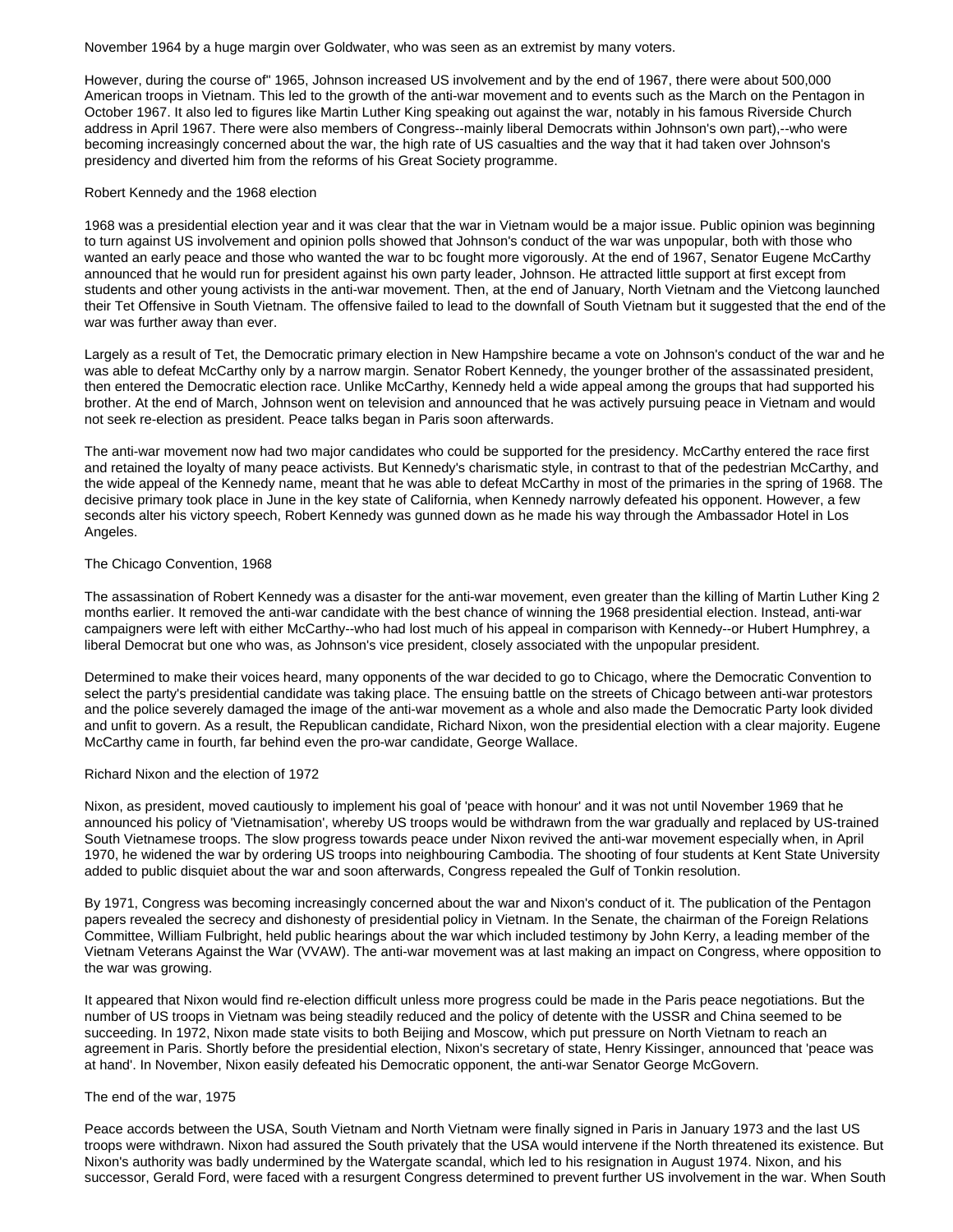Vietnam was overrun by the North in 1975, the US government stood by and the war came to an ignominious end.

The anti-war movement played little direct part in ending the war. The end was brought about mainly by public opinion and by Congress opposing further US involvement once the Paris peace agreements had been signed. However, individuals like Martin Luther King and groups such as the VVAW had played an important part in bringing the war into disrepute ill previous )'ears. Above all, the antiwar movement came close to achieving its aim during the 1968 presidential election but the assassinations of Martin Luther King and Robert Kennedy undermined the peace movement and allowed the war to continue for 6 more years.

#### **Questions**

\* Did people oppose the war because they bellied it was wrong or because they, did ca could win it?

- \* Why did the anti-war campaign attract so much violence?
- \* How strong is the case that the war would have ended scour if Martin Luther King and Robert Kennedy had lived?
- \* Did the anti-war movement achieve anything worthwhile?

Chronology of the key year 1968 January Communist Tet Offensive undermines Johnson's policy in Vietnam. March New Hampshire primary. Johnson narrowly defeats Eugene McCarthy. Robert Kennedy enters election race. Johnson withdraws from race and announces peace negotiations. April Assassination of Martin Luther King. June Kennedy defeats McCarthy in California primary election but is assassinated shortly afterwards. August Democratic Party Convention in Chicago chooses Humphrey as its presidential candidate. Clashes between police and anti-war demonstrators. November Nixon wins presidential election. Pledges 'peace with honour'.

#### Key objective

#### causation

Before you read this List the reasons for the failure in Vietnam in order of importance. How high up would you place opposition at home to the war?

# Key points

\* To achieve its aim, the anti-war movement had to persuade the president as commander-in-chief that the war was wrong or that it could not be won. Presidents Johnson and Nixon regarded the anti-war movement as subversive.

\* The anti-war movement bad more influence on Congress and public opinion but even opponents of the war often regarded the antiwar movement as radical and unpatriotic.

\* At the time of the 1964 presidential election, the anti-war movement was quite small. Johnson seemed to be pursuing a moderate policy in Vietnam and was elected easily.

\* In 1968, the anti-war movement was at its height. Martin Luther King opposed the war and Robert Kennedy was a strong anti-war candidate for the presidency. The assassinations of King and Kennedy undermined the anti-war cause and allowed Nixon to be elected.

\* Nixon's policy towards Vietnam, especially the invasion of Cambodia in 1970, attracted widespread protests but by the 1972 presidential election, peace seemed to be near and he was re-elected by a large majority.

\* The anti-war movement had little direct influence on the end of the war in 1975. This was caused by Congress and public opinion refusing to support further US involvement in Vietnam after the Paris peace agreements. However, the movement played a part in bringing the war into disrepute in earlier years.

Paris peace agreements (1973): agreements between the USA, North and South Vietnam stating that US troops would withdraw and prisoners of war would be returned.

Geneva agreements: divided Vietnam between Communist North and pro-Western South with elections to re-unify the country in 1956. These were never held.

FBI: US Federal Bureau of Investigation responsible for enforcing federal justice and security.

March on the Pentagon: approximately 100,000 anti-war protestors marched on the Pentagon and a small group attempted to storm the building. They were repulsed by US Marshals.

Great Society programme: ambitious programme of domestic reforms such as civil rights and federal aid for education and welfare.

Vietcong: North Vietnamese guerrilla insurgents.

Tet Offensive: major Communist offensive that took the US government and South Vietnam by surprise but which was eventually defeated.